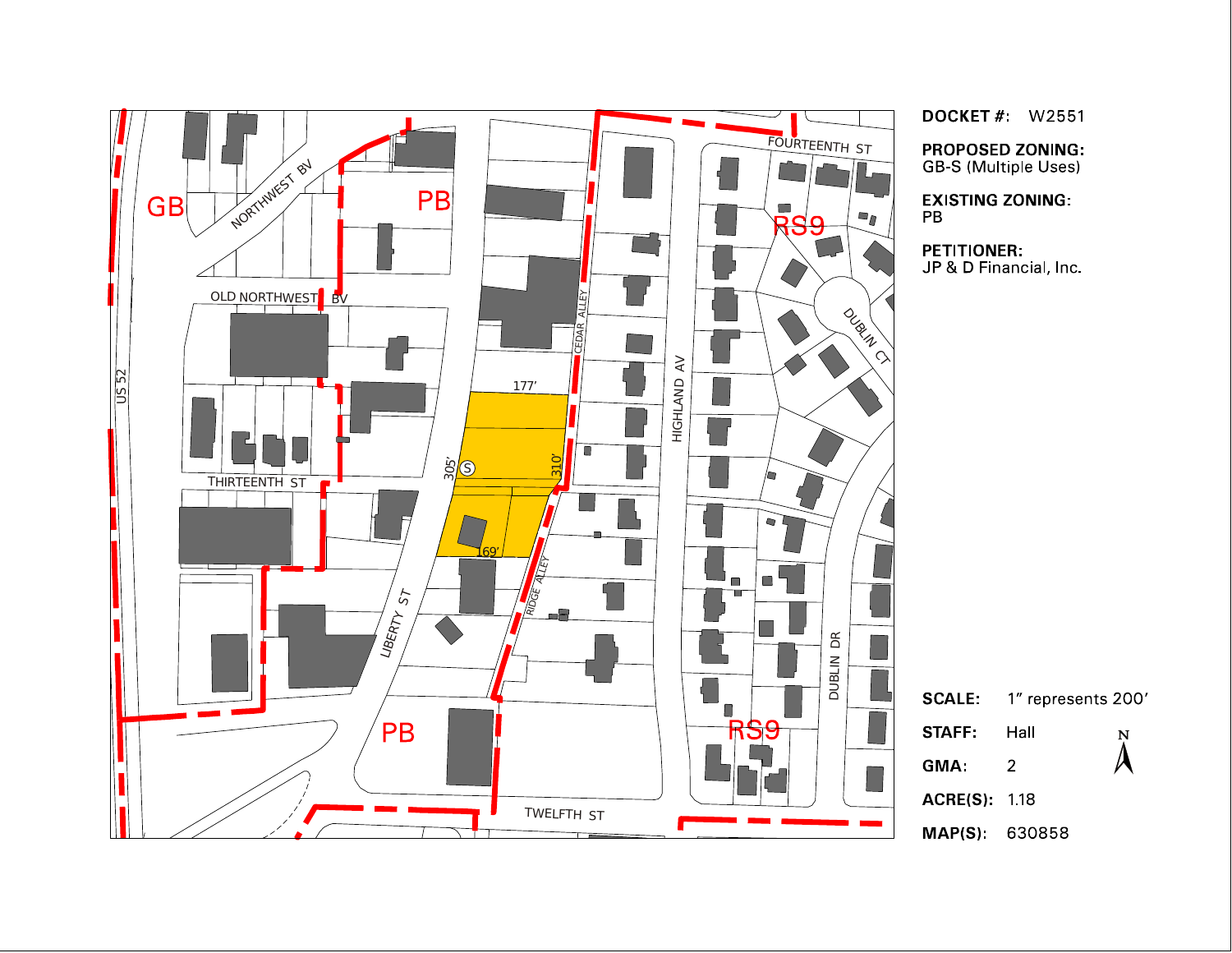June 18, 2002

JP&D Financial, Inc. c/o John Chang 3935 Brian Jordan Pl, Unit 109 High Point, NC 27265

RE: ZONING MAP AMENDMENT W-2551

Dear Mr. Chang:

The attached report of the Planning Board to the Board of Aldermen is sent to you at the request of the Aldermen. You will be notified by the City Secretary's Office of the date on which the Aldermen will hear this petition.

Sincerely,

A. Paul Norby, AICP Director of Planning

pc: City Secretary's Office, P.O. Box 2511, Winston-Salem, NC 27102 Greg Rumpf, 3716 Wynnewood Drive, Greensboro, NC 27408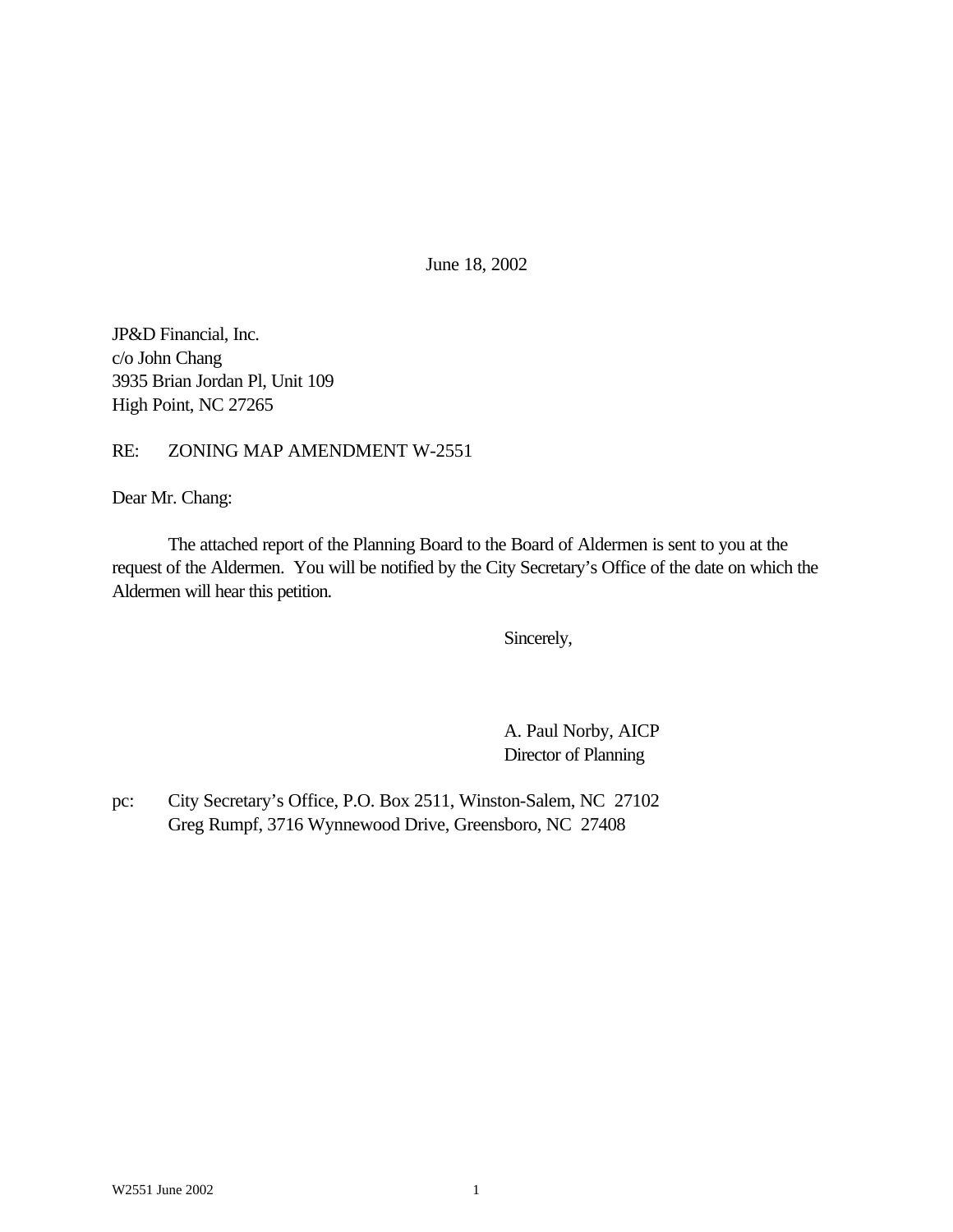# **ACTION REQUEST FORM**

| DATE:        | June 18, 2002                             |
|--------------|-------------------------------------------|
| TO:          | The Honorable Mayor and Board of Aldermen |
| <b>FROM:</b> | A. Paul Norby, AICP, Director of Planning |

#### **BOARD ACTION REQUEST**:

Request for Public Hearing on zoning map amendment of JP & D Financial, Inc.

# **SUMMARY OF INFORMATION**:

Zoning map amendment of JP & D Financial, Inc. from PB to GB-S [ABC Store; Arts and Crafts Studio; Convenience Store; Furniture and Home Furnishings Store; General Merchandise Store; Hardware Store; Restaurant (without drive-through service); Retail Store, Specialty or Miscellaneous; Shopping Center; Banking and Financial Services; Car Wash; Health Services, Miscellaneous; Medical and Surgical Offices; Non-Store Retailer; Offices, Miscellaneous; Professional Office; Services, Business A; Services, Business B; Services, Personal]: property is located on the east side of Liberty Street north of Twelfth Street (Zoning Docket W-2551).

# **PLANNING BOARD ACTION**:

| <b>MOTION ON PETITION: APPROVAL</b> |                                                |
|-------------------------------------|------------------------------------------------|
| <b>FOR:</b>                         | AVANT, BOST, CLARK, DOYLE, KENNEDY-SLOAN, KING |
| <b>AGAINST:</b>                     | <b>FOLAN, POWELL</b>                           |
| <b>SITE PLAN ACTION:</b>            | <b>CONFORMS</b>                                |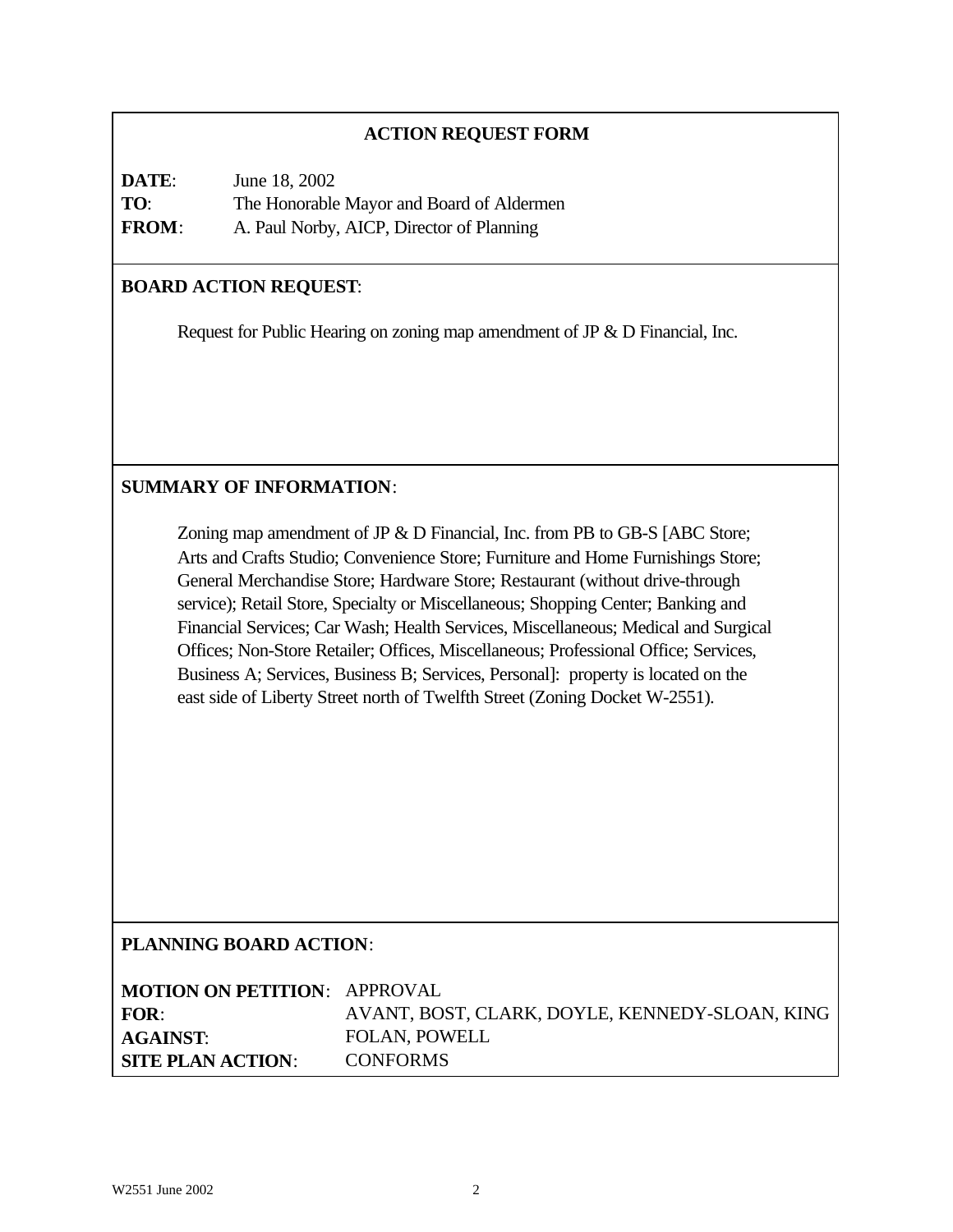#### CITY ORDINANCE - SPECIAL USE

Zoning Petition of JP & D Financial, Inc., Docket W-2551

AN ORDINANCE AMENDING THE WINSTON-SALEM CITY ZONING ORDINANCE AND THE OFFICIAL ZONING MAP OF THE CITY OF WINSTON-SALEM, N.C.

\_\_\_\_\_\_\_\_\_\_\_\_\_\_\_\_\_\_\_\_\_\_\_\_\_\_\_\_\_\_\_\_\_

BE IT ORDAINED by the Board of Aldermen of the City of Winston-Salem as follows:

Section 1. The Winston-Salem City Zoning Ordinance and the Official Zoning Map of the City

of Winston-Salem, N.C. are hereby amended by changing from PB to GB-S [ABC Store; Arts and

Crafts Studio; Convenience Store; Furniture and Home Furnishings Store; General Merchandise Store;

Hardware Store; Restaurant (without drive-through service); Retail Store, Specialty or Miscellaneous;

Shopping Center; Banking and Financial Services; Car Wash; Health Services, Miscellaneous; Medical

and Surgical Offices; Non-Store Retailer; Offices, Miscellaneous; Professional Office; Services,

Business A; Services, Business B; Services, Personal] the zoning classification of the following

described property:

Tax Block 295, Tax Lots 105, 106, 107, and 108 Tax Block 296, Tax Lots 101, 102, and 110

Section 2. This Ordinance is adopted after approval of the site plan entitled Fairway One Stop

Shops on Liberty Street and identified as Attachment "A" of the Special Use District Permit issued by

the Board of Aldermen the  $\frac{1}{\text{day of}}$  day of  $\frac{1}{\text{day}}$  to  $\frac{1}{\text{Py}}$  & D Financial, Inc.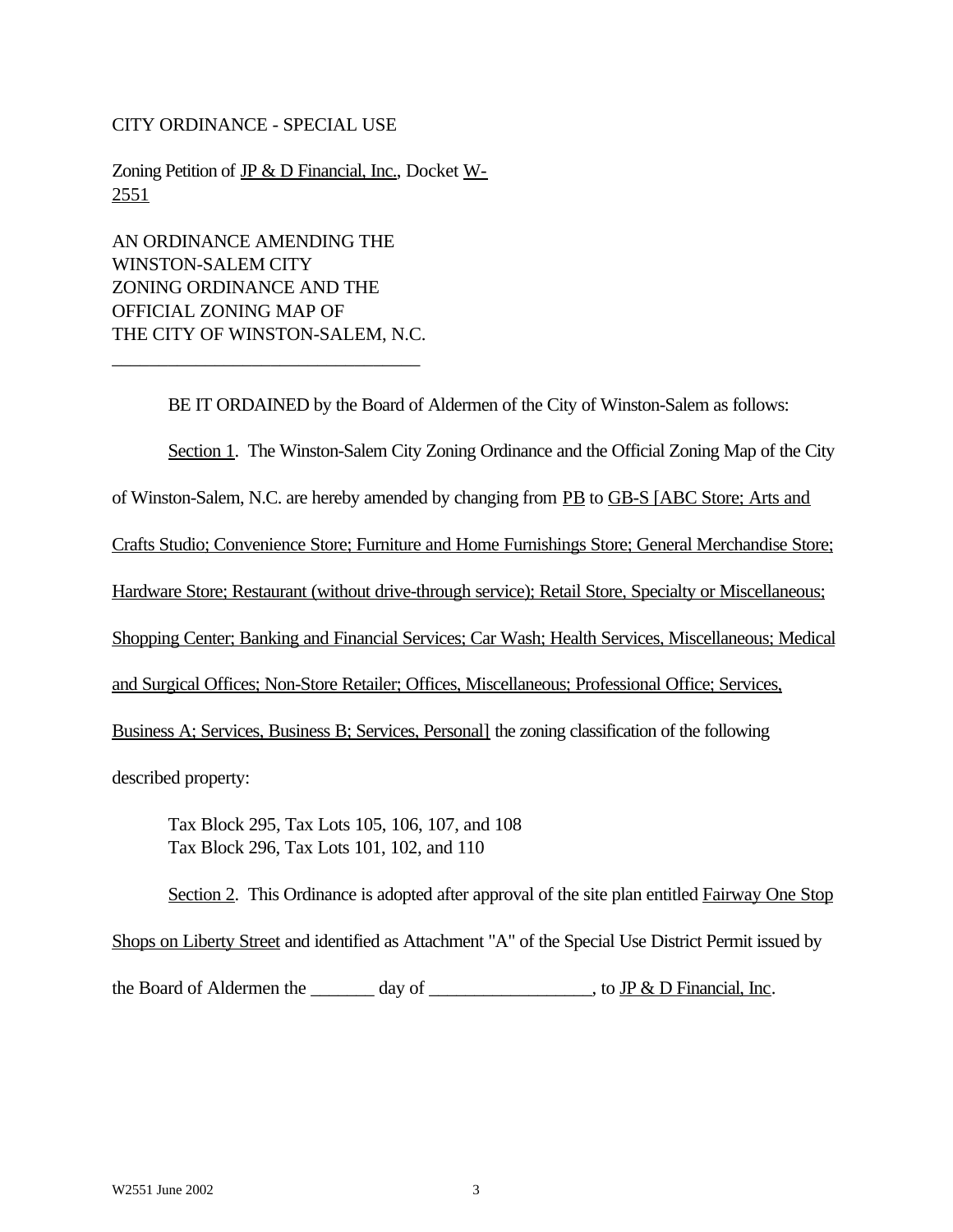Section 3. The Board of Aldermen hereby directs the issuance of a Special Use District Permit pursuant to the Zoning Ordinance of the *Unified Development Ordinances* for a development to be known as Fairway One Stop Shops on Liberty Street. Said Special Use District Permit and site plan with associated documents are attached hereto and incorporated herein.

Section 4. This Ordinance shall be effective from and after its adoption.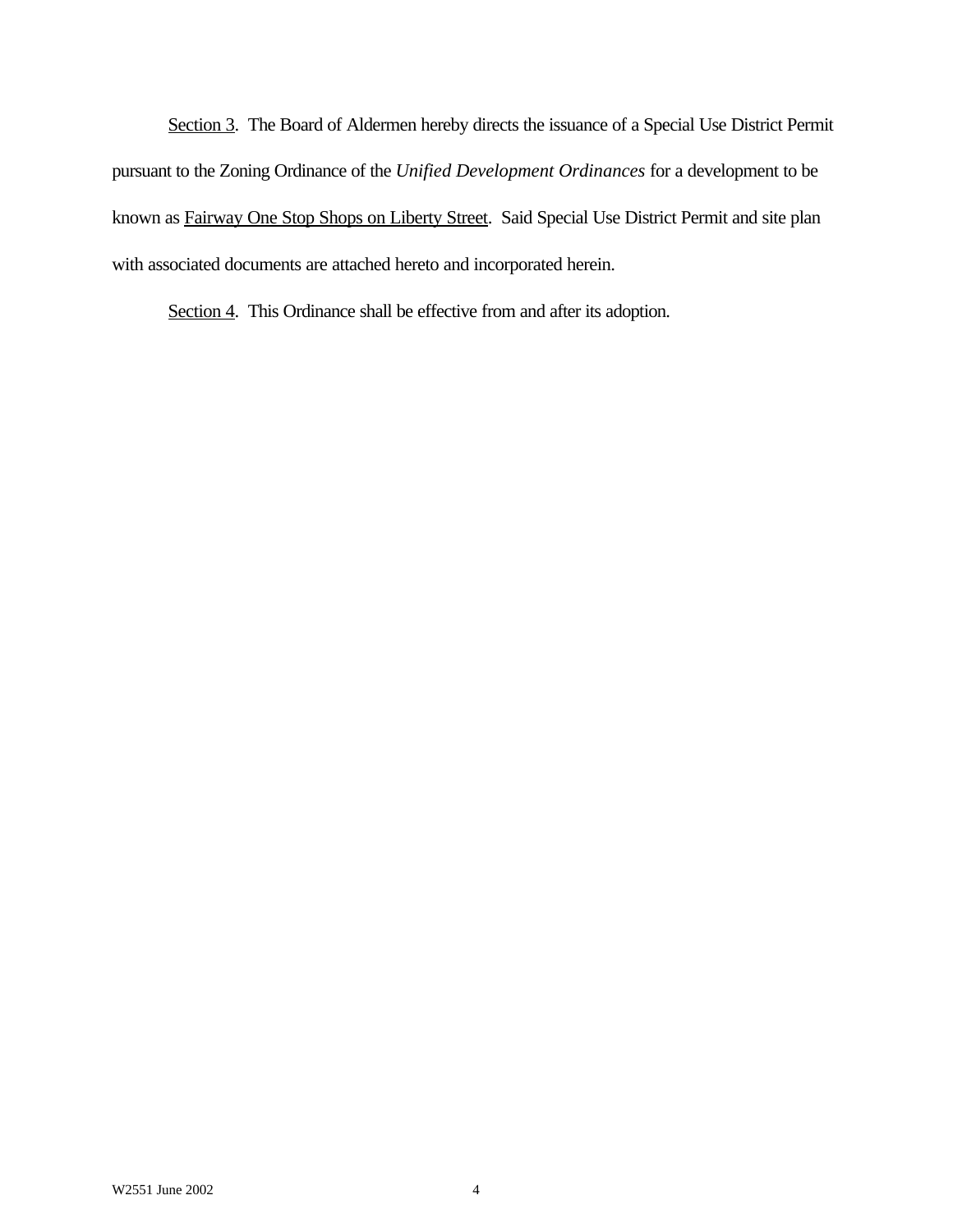#### CITY - SPECIAL USE DISTRICT PERMIT

#### SPECIAL USE DISTRICT PERMIT

Issued by the Board of Aldermen

of the City of Winston-Salem

The Board of Aldermen of the City of Winston-Salem issues a Special Use District Permit for the site shown on the site plan map included in this zoning petition of  $IP & D$  Financial, Inc., (Zoning Docket <u>W-2551</u>). The site shall be developed in accordance with the plan approved by the Board and bearing the inscription: "Attachment A, Special Use District Permit for GB-S [ABC Store; Arts and Crafts Studio; Convenience Store; Furniture and Home Furnishings Store; General Merchandise Store; Hardware Store; Restaurant (without drive-through service); Retail Store, Specialty or Miscellaneous; Shopping Center; Banking and Financial Services; Car Wash; Health Services, Miscellaneous; Medical and Surgical Offices; Non-Store Retailer; Offices, Miscellaneous; Professional Office; Services, Business A; Services, Business B; Services, Personal], approved by the Winston-Salem Board of Aldermen the  $\_\_\_\_$  day of  $\_\_\_\_\_\_\_$ . 20 $\_\_\_\_\$  and signed, provided the property is developed in accordance with requirements of the GB-S zoning district of the Zoning Ordinance of the *Unified Development Ordinances*, the Erosion Control Ordinance, and other applicable laws, and the following additional conditions be met:

#### C **PRIOR TO THE ISSUANCE OF BUILDING PERMITS**

a. On site fire hydrant locations shall be approved by the City Fire Department in writing to the Inspections Division.

#### PRIOR TO THE ISSUANCE OF OCCUPANCY PERMITS

a. Developer shall close all existing driveways not shown on the proposed site plan and repair all curbs and sidewalks damaged during construction.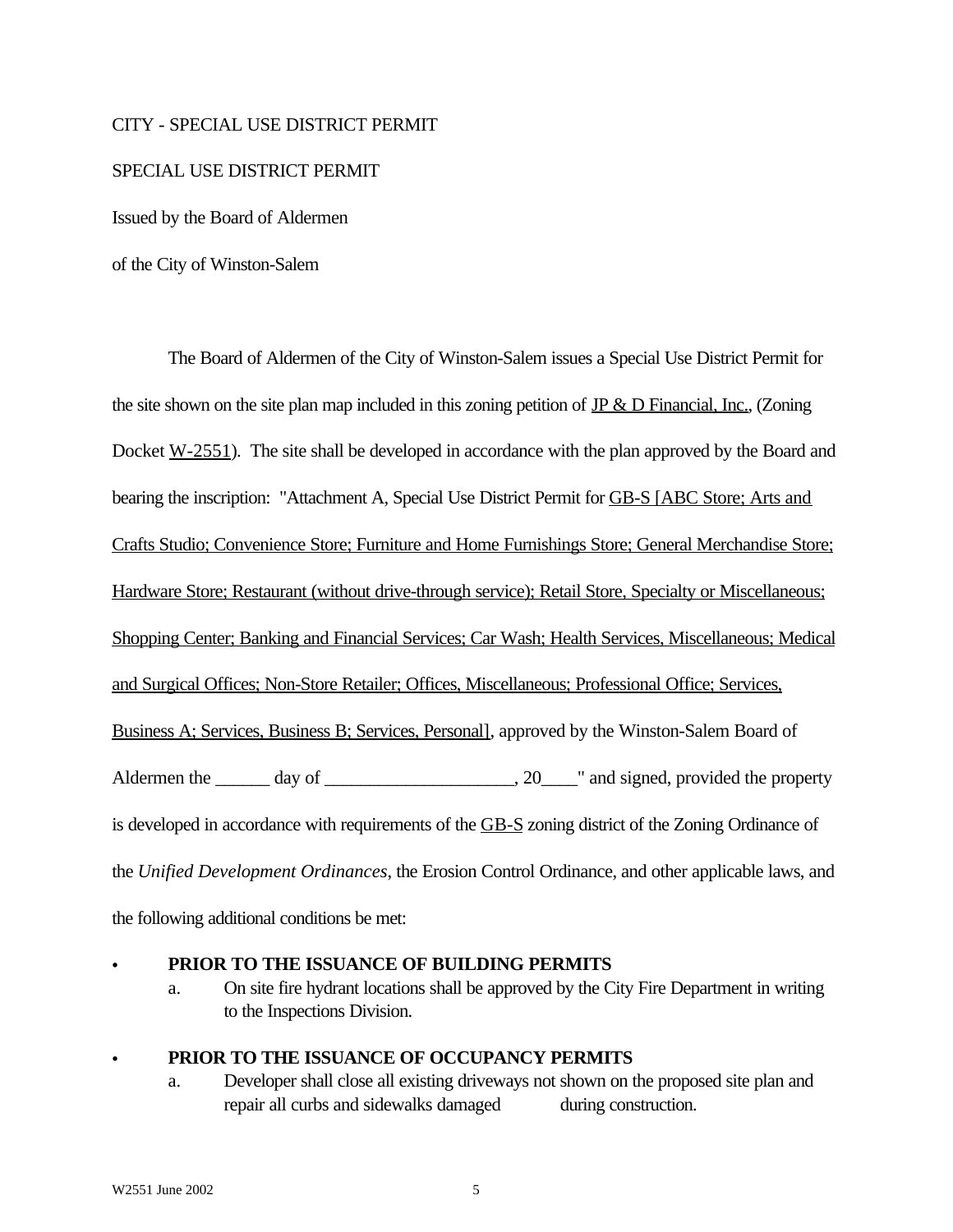- b. Developer shall provide documentation to the Public Works Department as to the status of any existing water or sewer lines in the former Ridge Alley.
- c. All required fire hydrants shall be installed in accordance with the City Fire Department.

# C **OTHER REQUIREMENTS**

a. Only one freestanding sign shall be permitted on this property. Said sign shall be a monument type with a maximum height of five (5) feet.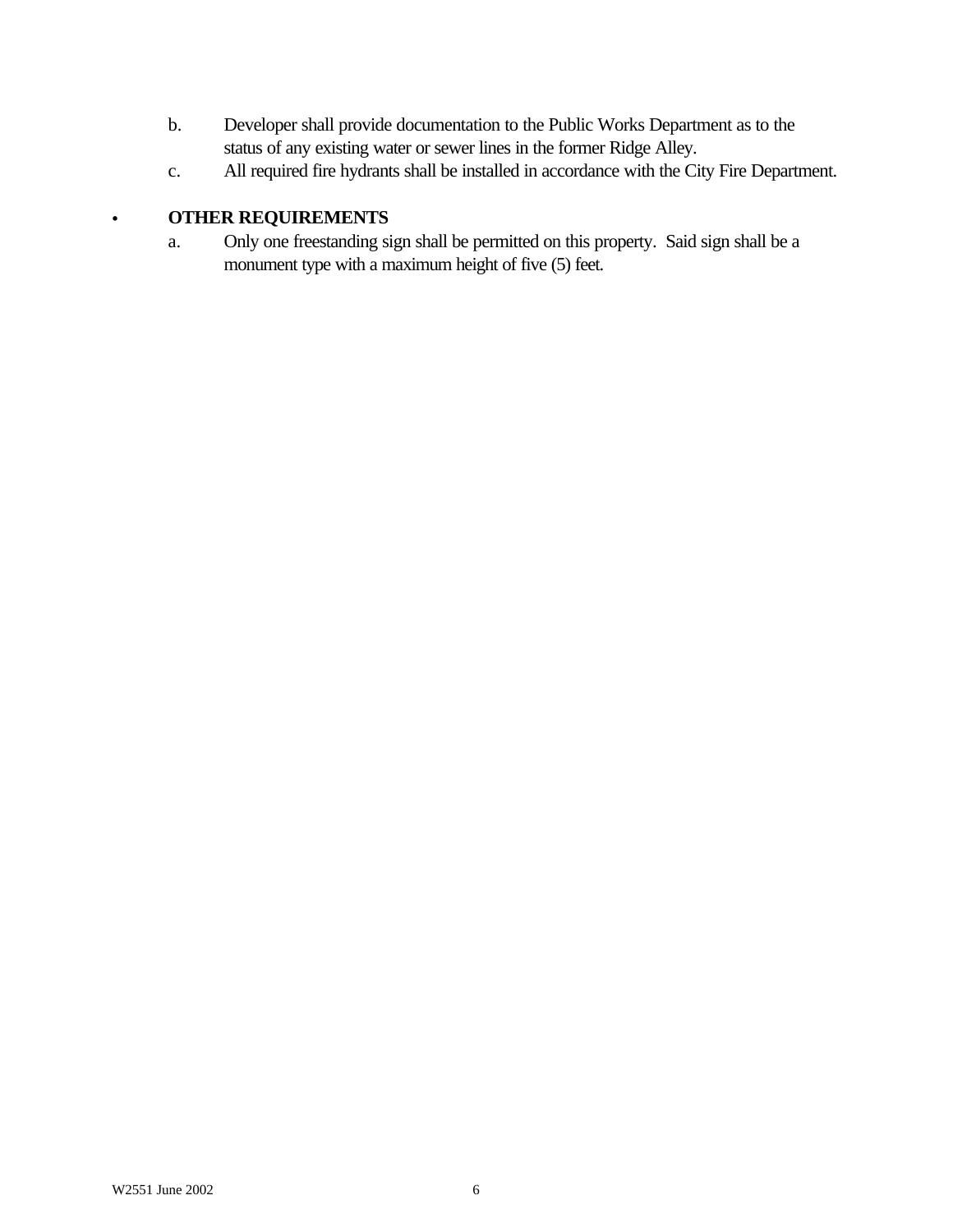# **ZONING STAFF REPORT**

**DOCKET #** W-2551 **STAFF:** S. Chad Hall

Petitioner(s): JP & D Financial, Inc. Ownership: Same

#### **REQUEST**

From: PB Pedestrian Business District To: GB-S General Business District [ABC Store; Arts and Crafts Studio; Convenience Store; Furniture and Home Furnishings Store; General Merchandise Store; Hardware Store; Restaurant (without drive-through service); Retail Store, Specialty or Miscellaneous; Shopping Center; Banking and Financial Services; Car Wash; Health Services, Miscellaneous; Medical and Surgical Offices; Non-Store Retailer; Offices, Miscellaneous; Professional Office; Services, Business A; Services, Business B; Services, Personal]

Both general and special use district zoning were discussed with the applicant(s) who decided to pursue the zoning as requested.

Acreage: 1.18 acres

#### **LOCATION**

Street: East side of Liberty Street across from Thirteenth Street Jurisdiction: City of Winston-Salem Ward: East

#### **SITE PLAN**

Proposed Use: ABC Store; Arts and Crafts Studio; Convenience Store; Furniture and Home Furnishings Store; General Merchandise Store; Hardware Store; Restaurant (without drivethrough service); Retail Store, Specialty or Miscellaneous; Shopping Center; Banking and Financial Services; Car Wash; Health Services, Miscellaneous; Medical and Surgical Offices; Non-Store Retailer; Offices, Miscellaneous; Professional Office; Services, Business A; Services, Business B; Services, Personal Square Footage:  $8050$  sf (both buildings;  $4000$  sf  $+ 4050$  sf) Building Height: 1 story Parking: Required: 41; Proposed: 49 Vehicular Use Landscaping Standards Requirements: UDO standards apply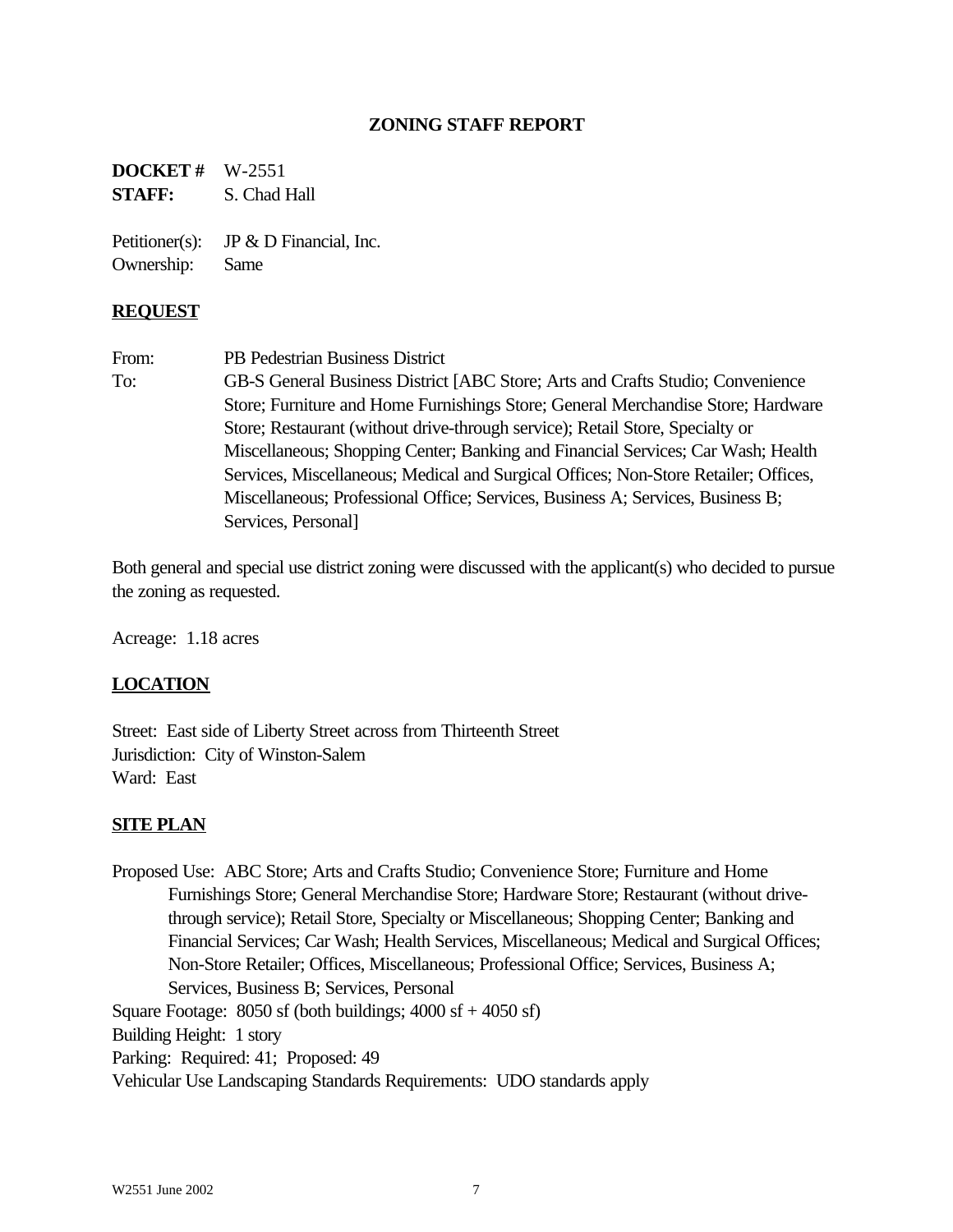# **PROPERTY SITE/IMMEDIATE AREA**

Existing Structures on Site: Commercial building (to be removed) Adjacent Uses:

| North - | <b>Automotive Repair</b>                            |
|---------|-----------------------------------------------------|
| East -  | RS-9 Single Family residential                      |
| South - | Dennis Muffler                                      |
| West -  | Womble Motors; Multiple small commercial businesses |

#### **GENERAL AREA**

Character/Maintenance: An existing commercial building is on the site. The surrounding area has primarily a commercial character, with PB zoning along the corridor and GB zoning further to the west. RS-9 single family zoning is adjacent to the subject property to the east. Development Pace: Slow

#### **PHYSICAL FEATURES/ENVIRONMENTAL REVIEW**

Impact on Existing Features: Commercial building currently on property subject to be demolished. Topography: The subject property is relatively flat - an approximate elevation of 960'. Vegetation/habitat: None - developed Watershed: Site is not within the boundaries of a water supply watershed.

#### **TRANSPORTATION**

Direct Access to Site: Liberty Street; Northwest Boulevard; Highland Avenue Street Classification: Major Thoroughfare Major Thoroughfare Collector Average Daily Traffic Count/Estimated Capacity at Level of Service D (Vehicles per Day): Liberty Street between US 52 and  $14<sup>th</sup> Street = 12,000 / 12,700$ NorthWest Boulevard between US 52 and Liberty Street = 1,800 / 12,700 Trip Generation/Existing Zoning: PB No trip generation rates available since there is no site plan on file Trip Generation/Proposed Zoning: GB-S 8 pumps \* 542.6 (Convenience Market with Gas Pumps, based on pumps/wkdy Trip Rate) = 4,340 Trips per Day OR 8,050 sq. ft / 1000 \* 845.6 (Convenience Market with Gas Pumps, based on sq.ft. Trip Rate)  $= 6,807$  Trips per Day OR 8,050 sq.ft / 1000 \* 156.48 (Walk-in Bank Trip Rate) = 1,259 Trips per Day Traffic Impact Study recommended: If at any point a change of use for a "Bank" is proposed, then a Traffic Impact Study will be required. Sidewalks: On both sides of Thirteenth and Liberty Streets, Northwest Boulevard & Highland Avenue Transit: Route 2 along Highland Avenue

Bike: Route 11, East Winston Loop, along Highland Ave, over Liberty and Northwest Blvd.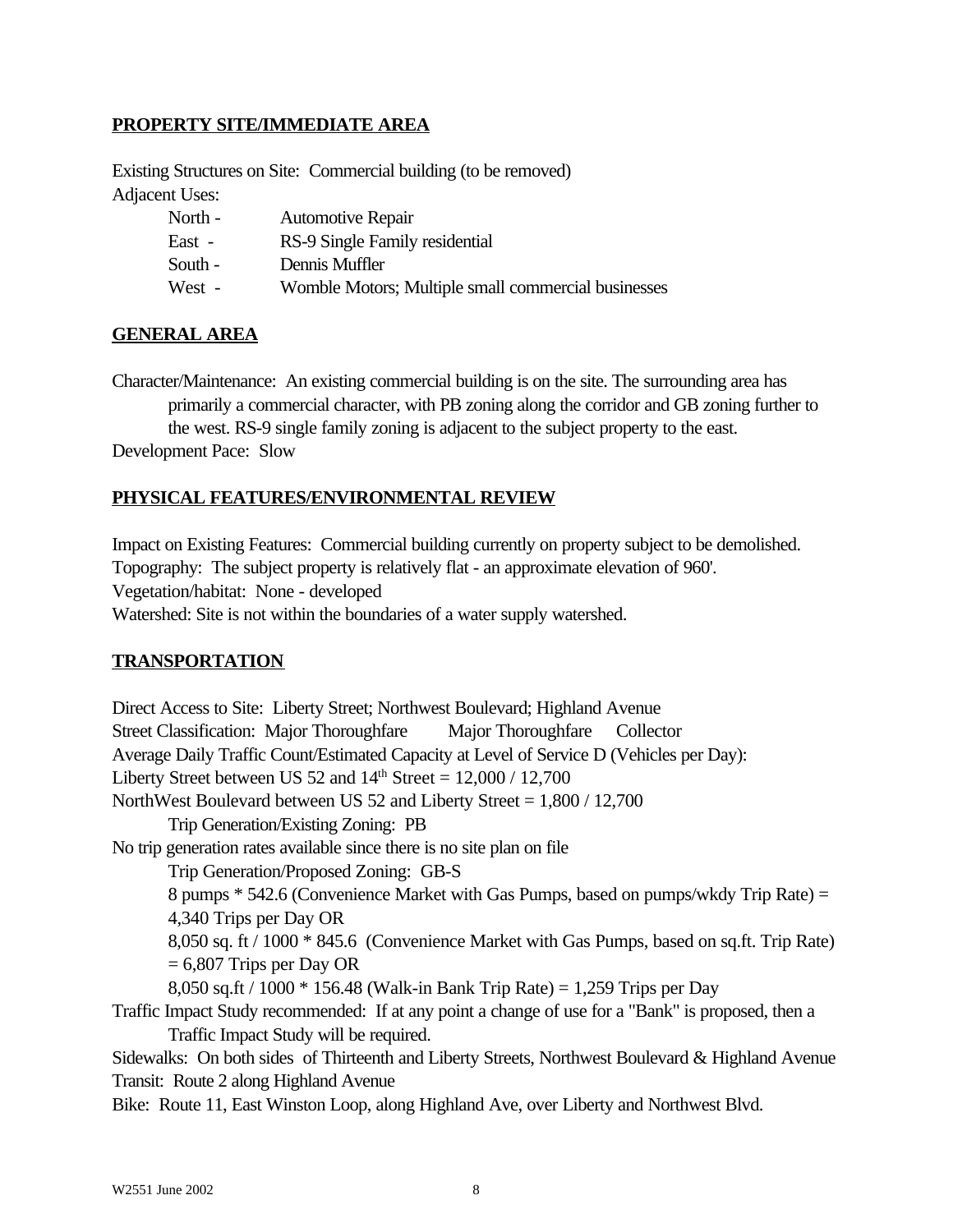# **HISTORY**

#### Relevant Zoning Cases:

- 1. W-1051; R1 to B3; approved July 14, 1983; North side of East 14<sup>th</sup> Street east of Liberty Street; 0.25 acre; Planning Board and staff recommended approval.
- 2. W-1867; R-2-S to R-2-S (Day Care Center); approved January 13, 1994; East side of Highland Avenue between  $11<sup>th</sup>$  and  $12<sup>th</sup>$  Street and the northwest corner of Highland Avenue and 11th Street; 5.7 acres; Planning Board and staff recommended approval.

# **CONFORMITY TO PLANS**

GMP Area (*Legacy*): 2, Urban Neighborhoods.

Relevant Comprehensive Plan Recommendation(s): Encourage quality infill development in Urban Neighborhoods and strengthen neighborhood retail and community services. Nonresidential development should be compatible with nearby residential areas.

Area Plan/Development Guide: Liberty Street Corridor Study.

Relevant Development Guide Recommendation(s): The Corridor Study adopted by the Board of Aldermen January 17, 1995, recommends creating a compact urban core with neighborhoodoriented services/retail businesses, designed to encourage people to walk within this section of Liberty Street. The Corridor Study was further detailed by a Liberty Street Design Study with development standards for new construction and design guidelines for building rehabilitation.

# **ANALYSIS**

The current request is to rezone 1.18 acres from PB to GB-S (Multiple Uses). The site is located on the east side of Liberty Street across from Thirteenth Street. Established single family residential adjoins the subject property to the east and other PB zoning envelopes the current site.

The subject property falls within the limits of the Liberty Street Corridor Study (adopted by the Board of Alderman January 17, 1995). More specifically, the current site is within the South Central segment of the corridor. The proposed character for this area is one that has a "compact urban core" with neighborhood-oriented services/retail businesses, designed to encourage people to walk within the area. The Master Plan (adopted by the Board of Alderman in July 1997) outlines the development standards for this segment which include, among other recommendations, a maximum 20 foot setback with an incorporated six feet deep public-private zone and the plan calls for parking to be located to the side or rear of the building. The intention of these standards is that, while commercial in nature, this segment of the Liberty Street corridor will act as a "village center" for the adjacent neighborhoods.

Another component of the village center is the creation of an attractive and functional "focal point"at the intersection of 14th Street and Liberty Street. This intersection is to have an anchor tenant such as a grocery store and/or a retail center embellished by "high impact landscaping, accent paving and lighting." This intersection is 500' north of the current subject property.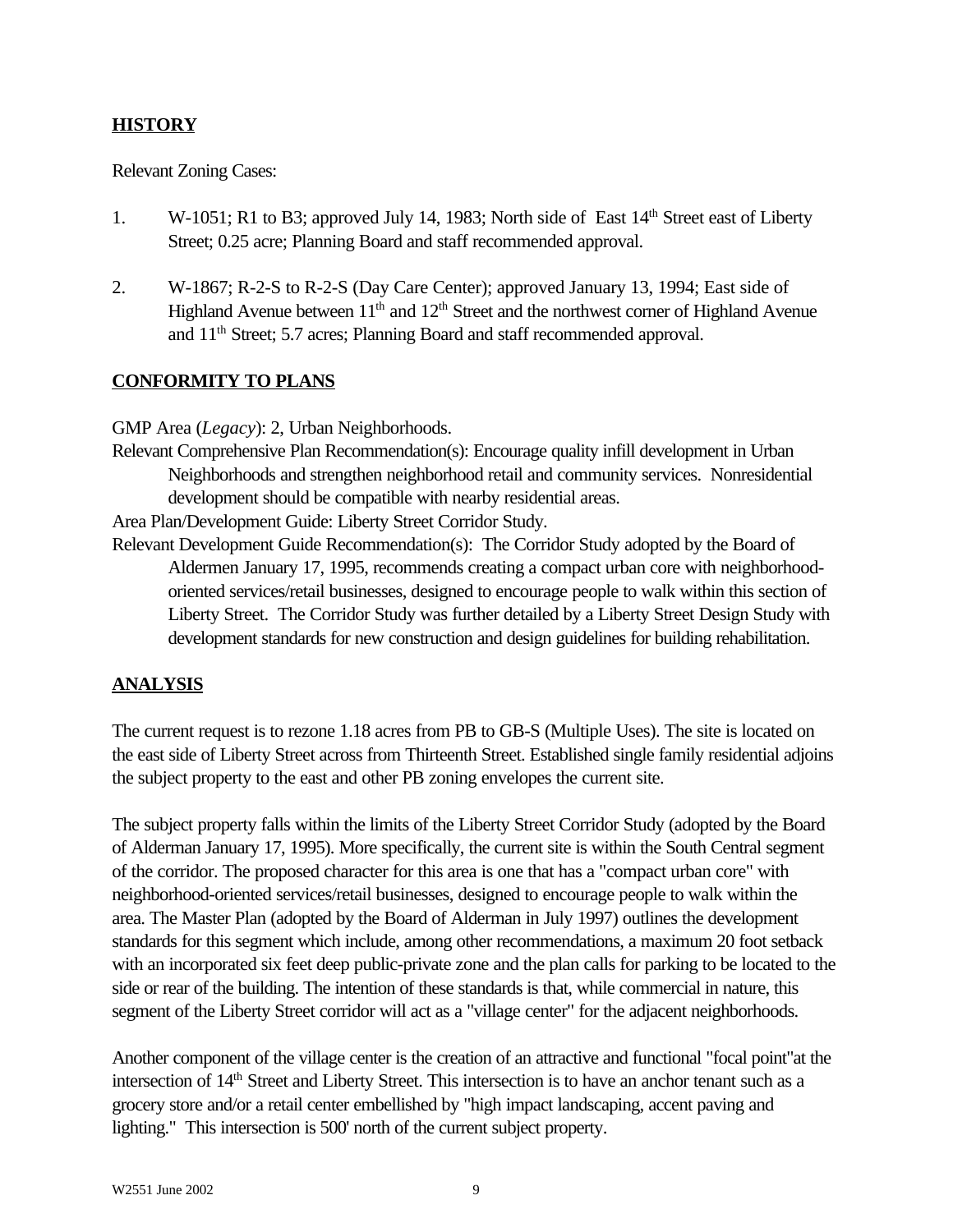The subject property also falls within the prescribed Thoroughfare Overlay District for Liberty Street (also recommended by the Master Plan), which suggests "the main entrances to all buildings...along the corridor...shall be at the street frontage." Furthermore, the subject property is located on an Urban Boulevard, as identified in *Legacy*. The purpose of the Urban Boulevard is to "create attractive urban gateways leading into downtown Winston-Salem" and to "incorporate design features that support pedestrian activity and give these corridors an urban look and feel."

As a result of the Liberty Street Corridor Study, portions of the corridor - more particularly those in the central segment (this segment extends from 11<sup>th</sup> Street northward to Indiana Avenue) - were proactively rezoned to PB Pedestrian Business to encourage appropriate urban development. Another purpose of the pro-active PB zoning was in attempts to provide a safer cohesive pedestrian environment for an already strong pedestrian presence as well as the provision of neighborhood services not currently in the area. To follow these pro-active measures, public improvements to sidewalks and intersections, such as including brick pavers, pedestrian scale street lights and landscaping have recently occurred. With the addition of colorful banners, these are to be the unifying elements along the whole corridor. Clearly, the City has made a major financial commitment already to making this an attractive corridor for people and commerce.

While staff recognizes the critical need for private investment along the corridor, staff is concerned about deviating from the intentions of the PB district. With public improvements already in place, a change in zoning could set precedent for future rezonings along Liberty Street that are designed as a typical commercial "strip" which would work against the concept of development envisioned for the corridor. Certain uses listed (such as a car wash) are oriented to the vehicular realm, may promote loitering, and would detract and/or impede the intentions of creating a pedestrian oriented environment. Staff is of the opinion that the current site plan configuration emphasizes the convenience of automobile movement to the detriment of creating a place where people want to be, as prescribed in the Liberty Street Corridor Study.

With the city having invested in the revitalization of Liberty Street, staff feels that rezoning the property and acceptance of the site plan in its current configuration may set precedent for other rezoning that isn't consistent with the original vision created by the Liberty Street Citizens' Advisory Committee.

# **FINDINGS**

- 1. The subject property falls within South Central segment of the Liberty Street Corridor Study.
- 2. The subject property is located on an Urban Boulevard, as identified in *Legacy*.
- 3. Portions of the corridor were pro-actively rezoned to PB Pedestrian Business to encourage a cohesive pedestrian friendly urban development pattern.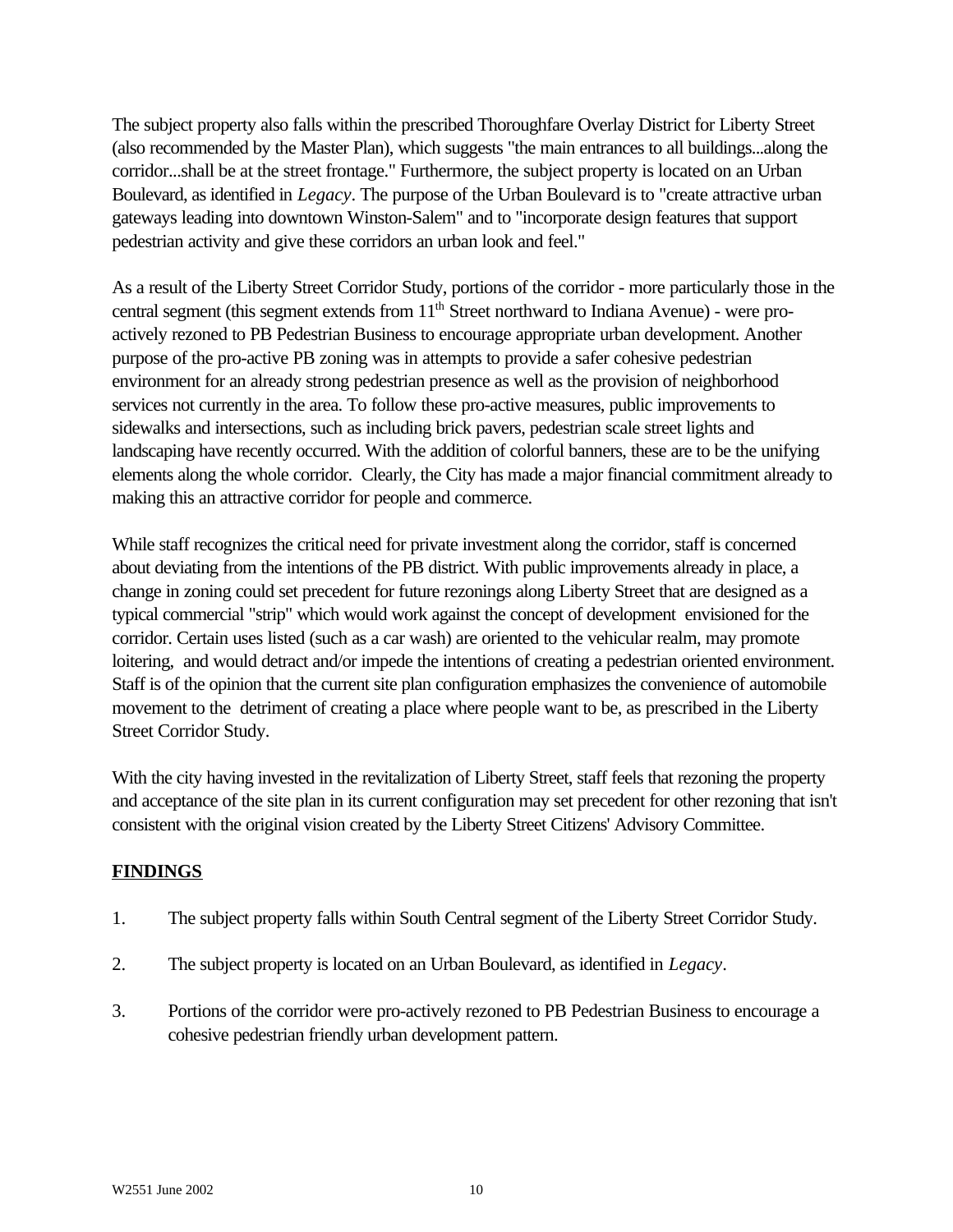- 4. The City has invested in the revitalization of Liberty Street with pedestrian design features.
- 5. The current site plan configuration is demonstrative of a more automobile dominant development.
- 6. Current plan may set precedent for other rezoning which may have a negative impact on the corridor.

# **STAFF RECOMMENDATION**

#### Zoning: **DENIAL.**

Site Plan: Staff certifies that **the site plan meets all code requirements**, and recommends the following conditions:

#### C **PRIOR TO THE ISSUANCE OF OCCUPANCY PERMITS**

- a. Developer shall close all existing driveways not shown on the proposed site plan and repair all curbs and sidewalks damaged during construction.
- b. Developer shall provide documentation to the Public Works Department as to the status of any existing water or sewer lines in the former Ridge Alley.

#### C **OTHER REQUIREMENTS**

a. Only one freestanding sign shall be permitted on this property. Said sign shall be a monument type with a maximum height of five (5) feet.

Chad Hall presented the staff report.

# **PUBLIC HEARING**

FOR:

Greg Rumpf, 3935 Brian Jordan Place, Suite 109, High Point, NC 27265.

Greg Rumpf made the following statements. I am VP of Operations with JP&D Financial. They are a convenience store operator. They have several locations in Winston-Salem and would like to take another step to improve the community. They would like to bring in some retail shops along Liberty Street and rebuild our very important convenience store. They want to expand the store because it provides so many services to the community. They intend to spend a large amount of money on improvements in this area. They would like to be the ones to jump start redevelopment in the area. They have discussed the parking issues with the neighbors and the neighbors have asked them not to put the parking in the rear because of the noise and safety issues. They can't figure out an internal traffic pattern in accordance with staff's wishes to have buildings located adjacent to Liberty Street without creating circulation problems.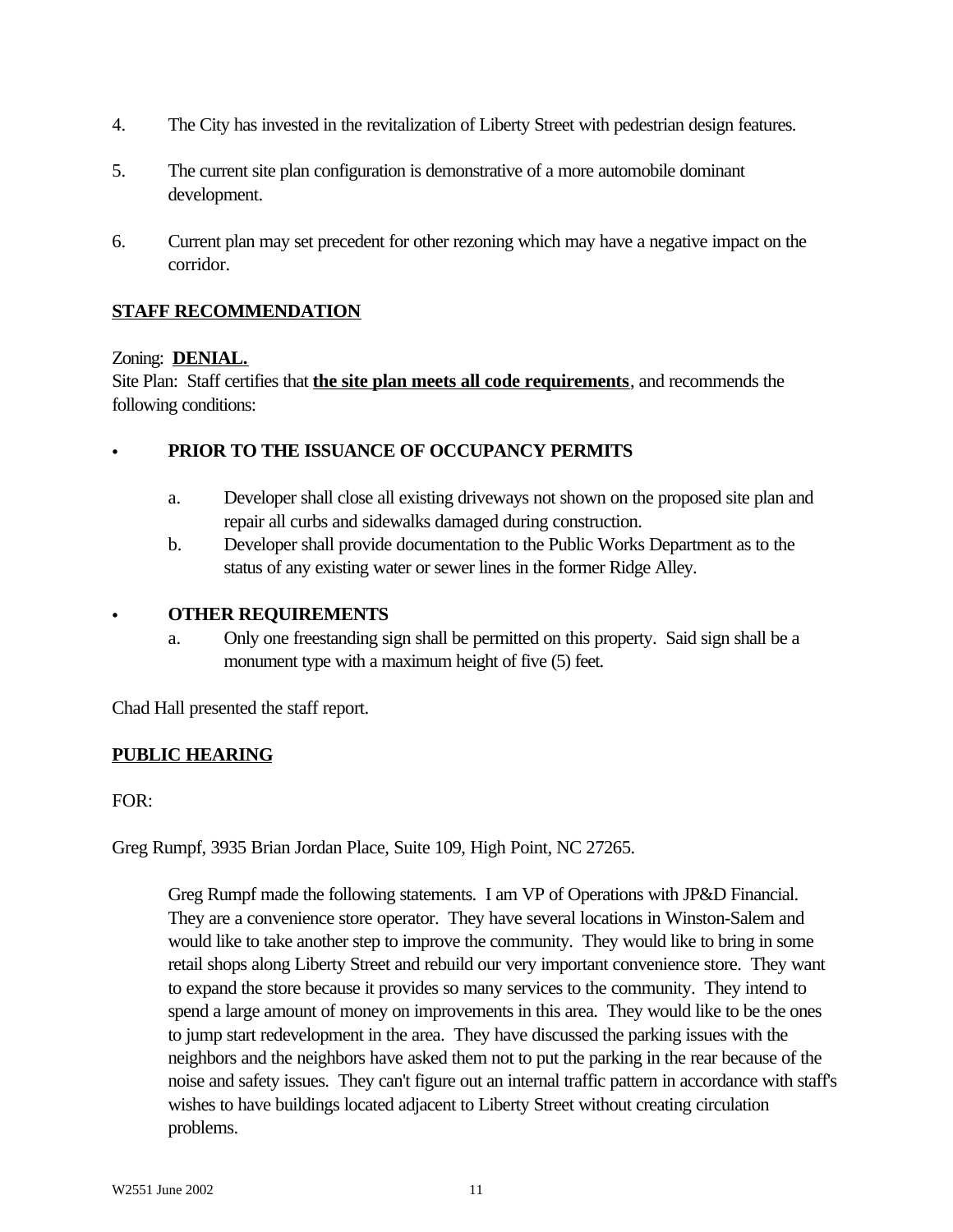#### AGAINST: None

During discussion by the Planning Board, the following points were made:

Kerry Avant asked if Pangaea supported about the project?

Mr. Rumpf stated that he felt that Pangaea was supportive of this project. He said his company hosted a Pangaea festival on their property and it was well attended and quite successful.

Tim Gauss stated that he was on the Pangaea Board of Directors and that there is excitement among the board members. Pangaea board members have not taken an official vote on this matter.

#### **WORK SESSION**

John Bost asked if Derwick Page could make a short statement about the Liberty Street Corridor project.

Mr. Paige, Development Director for the City of Winston-Salem stated that one of the projects that he currently oversees is the revitalization of the Liberty Street Corridor. Over the last seven years, there has been no new investment within this particular area of Liberty Street. There has been some investment at the northern end of Liberty Street, particularly where Forsyth County has gone in and built their new General Services/Property Maintenance building. There has also been significant investment on the southern end of Liberty Street. The City is in the process of implementing a revitalization strategy to go in and put all new infrastructure, including landscaping, streetlights, and sidewalks in the area. There will be banners to give a sense of community pride. That whole project is going to be about 3.5 million dollars. Pieces of that plan have been implemented over the last year and a half in a segment from Twelfth Street, north to about Twentieth Street. They have spent right at \$ 1 million in the first phase. This summer, Twelfth back to Seventh Street will begin the second phase. They are starting to see some effort from private and public investment.

Any time they see investment, they get excited about it. He recognizes the concerns that the Planning Staff and the City-County Planning Board has as far as design issues, but from a development stand point, it is definitely something that would provide new momentum to the entire revitalization of the corridor as well as what Pangaea is working on.

John Bost asked Mr. Paige if he saw any type of negative impact on the investment that the city is making by virtue of this design?

Mr. Paige stated that he was not a design person and did not feel that he was in a position to answer that question.